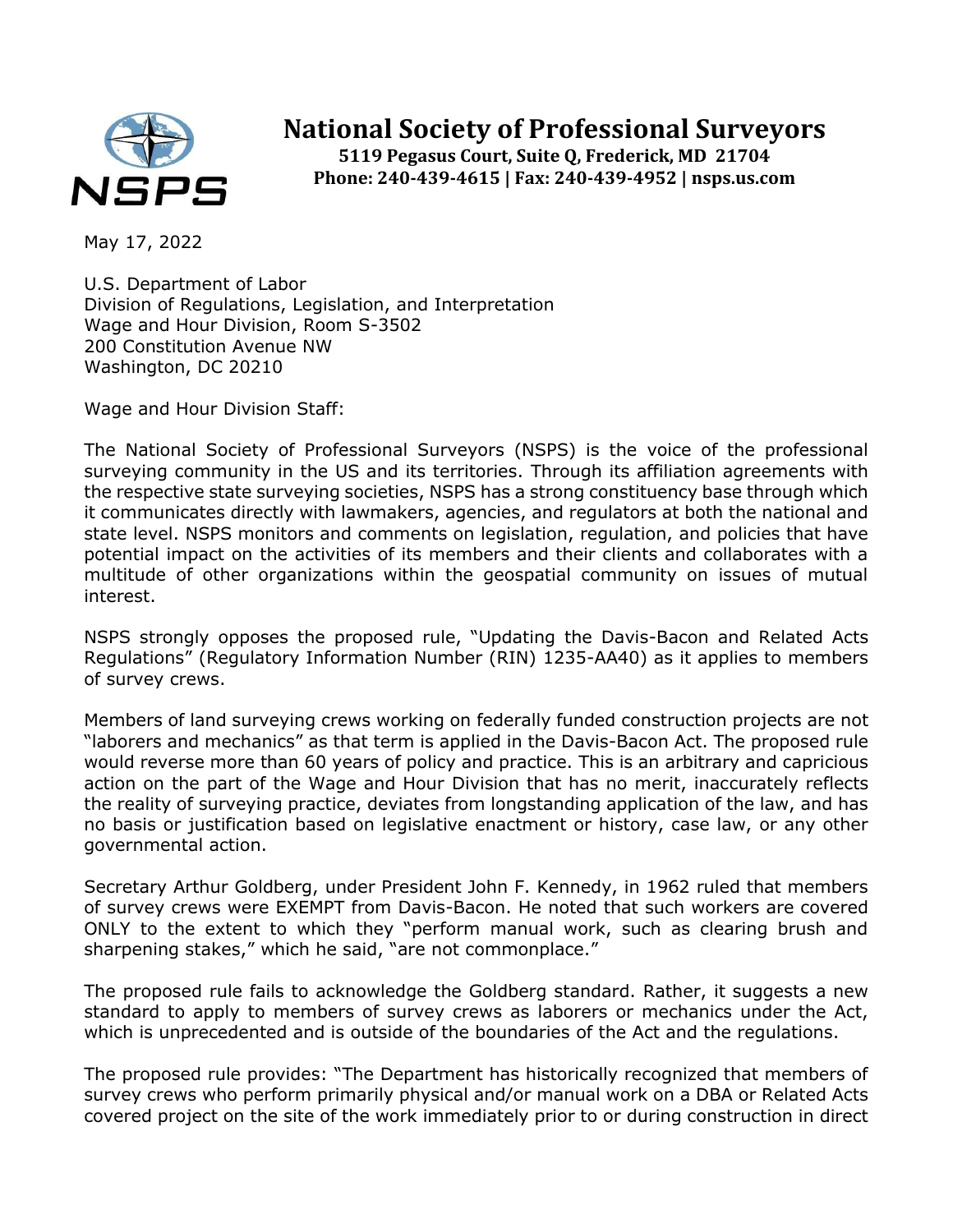support of construction crews may be laborers or mechanics subject to the Davis-Bacon labor standards."

This is not true. The Department has historically recognized that members of survey crews are not laborers or mechanics subject to the Davis-Bacon labor standards. The Department has long recognized that members of survey crews do not perform primarily physical and/or manual work.

The Federal Acquisition Regulation (48 CFR § 22.401) defines a "laborers or mechanics" as workers "whose duties are manual or physical in nature (including those workers who use tools or who are performing the work of a trade), as distinguished from mental or managerial".

The proposed rule blatantly misrepresents the history and the standard by which members of survey crews would be covered by the Act. It fails to recognize the reality of surveying practice, in which members of survey crews are engaged in activities that are predominately intellectual, analytical, and judgmental in nature, NOT physical or manual. Staking by survey crews on a job site is 1% the physical and manual task of putting a stake in the ground and 99% collecting and analyzing data and making judgements for determining where to set a stake.

The classification of members of survey crews as "laborers and mechanics" is contrary to virtually every other government and private sector classification, including those of the Labor Department itself and the Office of Personnel Management (OPM) for surveying technicians employed by the federal government.

A survey technician working for a federal agency is subject to OPM position classification 817 - Survey Technical Series. The OPM classification states: "This series covers positions that require primarily the application of a technical knowledge of surveying methods, equipment, and techniques in the measurement or determination of distances, elevations, areas, angles, land boundaries, and other features of the earth's surface. Specifically included are topographic, hydrographic, geodetic, land, control, and construction surveying."

It goes on to establish these individual occupational requirements:

"Basic Requirements:

Specialized Experience (for positions at GS-4 or equivalent and above): Specialized experience is technical work which provided the knowledge and skills needed for work in the type of surveying involved. It must have required the use of the pertinent instruments and techniques of surveying. Examples of qualifying specialized experience include, but are not limited to, work as an engineering technician, soil conservation technician, or construction inspector.

or

Education and Training:

For GS-3 or equivalent: Successful completion of 1 year of postsecondary education that included at least one course in surveying, engineering, industrial technology, construction,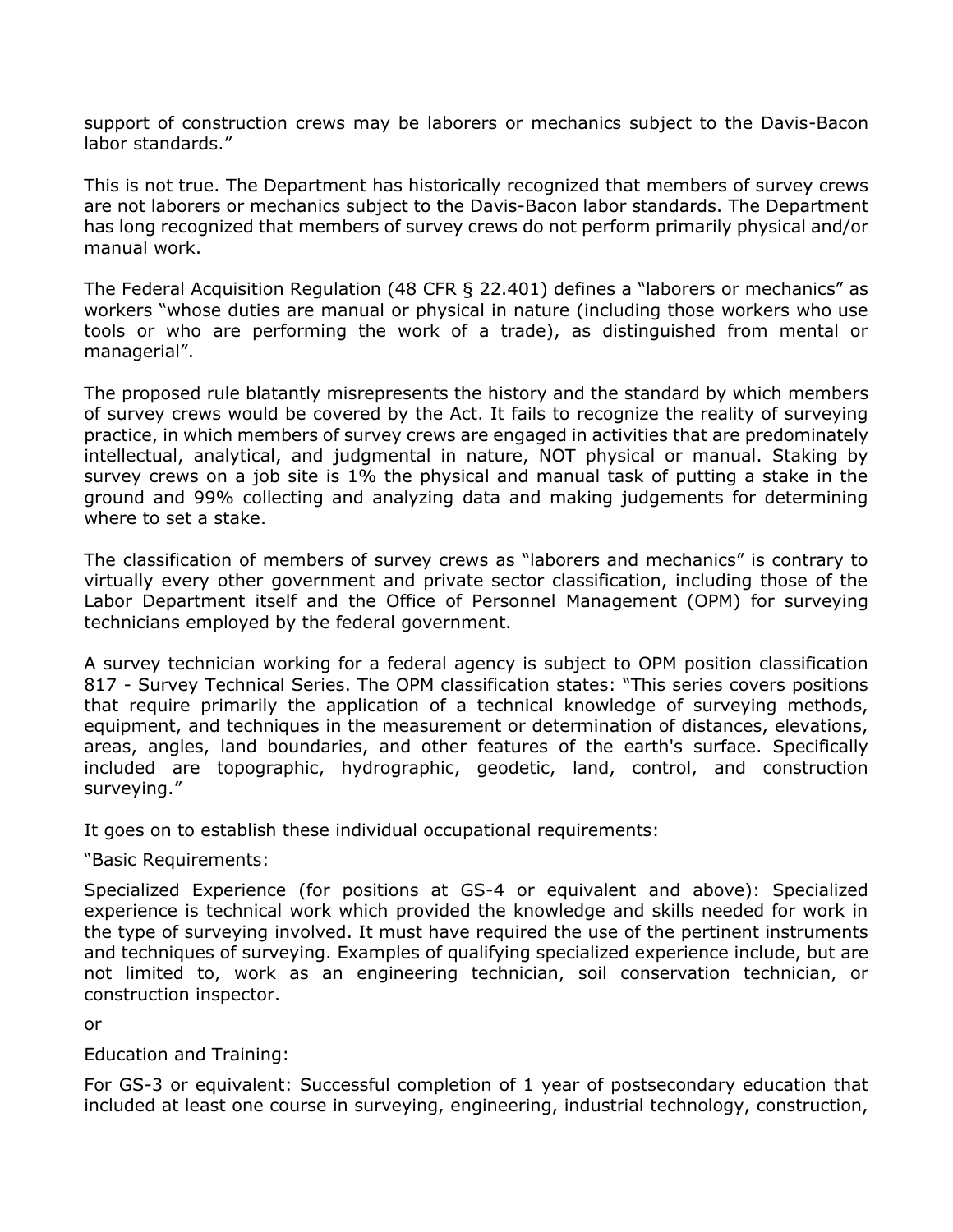physics, drafting, forestry, geography, navigation, cartography, physical science, or mathematics.

For GS-4 or equivalent: Successful completion of 2 years of postsecondary education that included at least 12 semester hours in any combination of courses such as those shown above for GS-3 or equivalent.

For GS-5 or equivalent: Successful completion of a full 4-year course of study leading to a bachelor's degree from an accredited or pre-accredited institution (a) with major study in an appropriate field of surveying, engineering, construction, or industrial technology, or (b) that included at least 24 semester hours in any combination of courses such as those shown above for GS-3 or equivalent."

These standards do not describe positions of laborers or mechanics, nor workers who perform physical and/or manual work. Rather, it demonstrates that survey technicians are engaged in work that is more intellectual, analytical, and judgmental in nature. If rather than being federal employees, these workers were employed by contractors or subcontractors, they clearly would be considered exempt from Davis Bacon and Related Acts.

Moreover, the Bureau of Labor Statistics provides a similar, high level description of survey technicians that a reasonable review would conclude are not laborers or mechanics and do not perform primarily physical and/or manual work.

"17-3031 Surveying and Mapping Technicians

Perform surveying and mapping duties, usually under the direction of an engineer, surveyor, cartographer, or photogrammetrist, to obtain data used for construction, mapmaking, boundary location, mining, or other purposes. May calculate mapmaking information and create maps from source data, such as surveying notes, aerial photography, satellite data, or other maps to show topographical features, political boundaries, and other features. May verify accuracy and completeness of maps."

The Occupational Outlook Handbook, published by the Bureau of Labor Statistics, describes the work of survey technicians:

"Surveying and mapping technicians collect data and make maps of the Earth's surface. Surveying technicians visit sites to take measurements of the land. Mapping technicians use geographic data to create maps. They both assist surveyors, and cartographers and photogrammetrists.

Surveying technicians typically do the following:

Visit sites to record survey measurements and other descriptive data

Operate surveying instruments, such as electronic distance-measuring equipment (robotic total stations), to collect data on a location

Set out stakes and marks to conduct a survey

Search for previous survey points, such as old stone markers

Enter the data from surveying instruments into computers, either in the field or in an office

Surveying technicians help surveyors in the field on teams known as survey parties. A typical survey party has a party chief and one or more surveying technicians. The party chief, either a surveyor or a senior surveying technician, leads day-to-day work activities.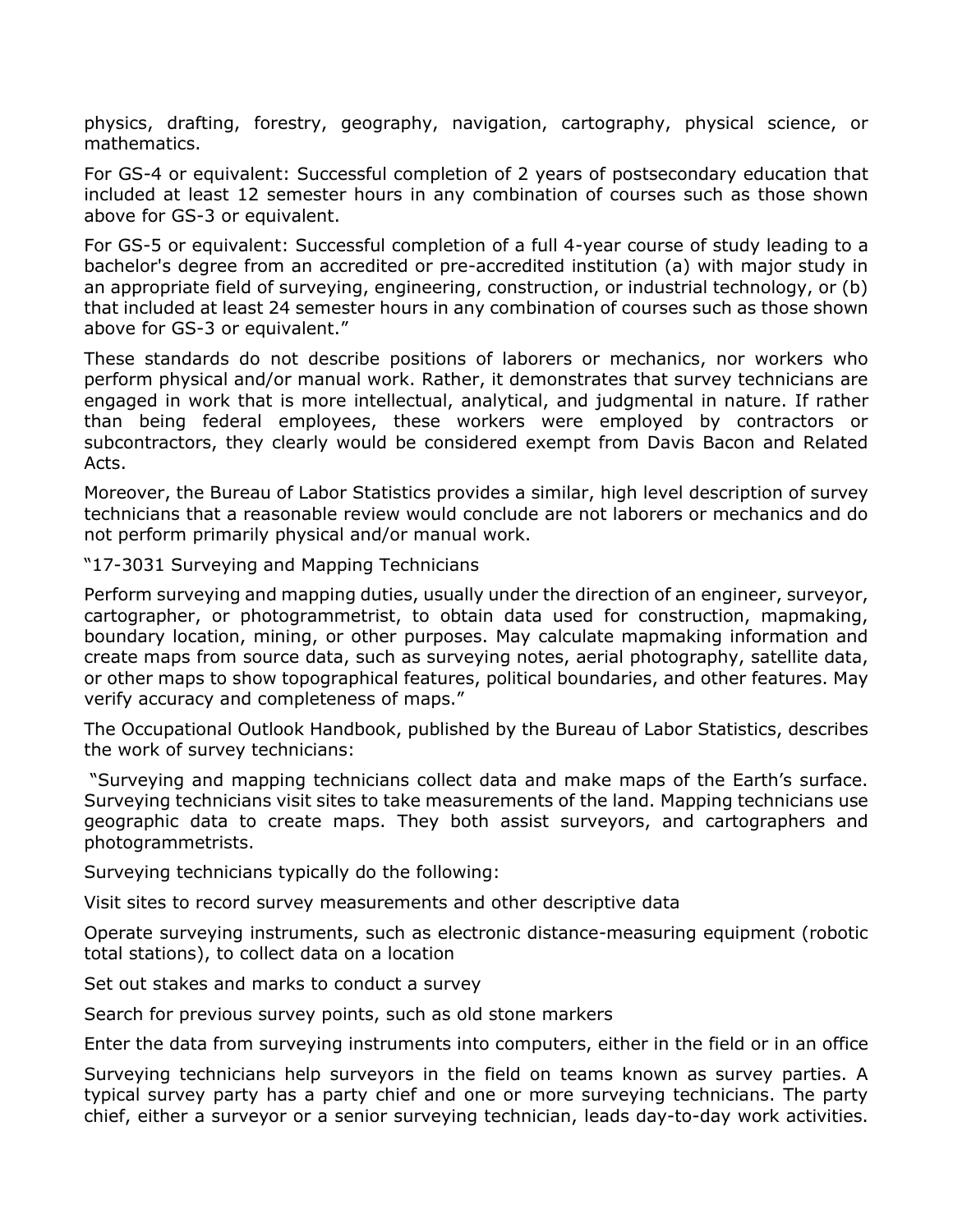After data is collected by the survey party, surveying technicians help process the data by entering the data into computers."

https://www.bls.gov/ooh/architecture-and-engineering/surveying-and-mappingtechnicians.htm#tab-2

Again, this does not describe the work of laborers or mechanics and does not define an occupation to perform primarily physical and/or manual work.

The proposed rule is arbitrary and capricious inasmuch as there has been no legislation, court ruling, Comptroller General decision or other governmental action that changed Secretary Goldberg's interpretation. In fact, there have been rulings upholding the exemption of surveyors from the Davis-Bacon Act.

A 2010 Connecticut Superior Court case ruled against its state Davis-Bacon application to surveying, citing the longstanding federal policy as justification. (SEE: James Fazzino v. State of Connecticut Department of Labor, CV094021804S, October 29, 2010, https://caselaw.findlaw.com/ct-superior-court/1545698.html). The Indiana Department of Transportation issued an opinion on January 24, 2007, consistent with that of Secretary Goldberg (https://www.in.gov/dot/div/contracts/conmemo/07-02.pdf).

Congress recognized and clarified that surveying is a professional service in 1988 when it passed legislation specifically including surveying in the "Brooks Act" (40 USC 1101 et seq), a qualifications based selection process in federal procurement, which requires federal agencies to select firms for these services on the basis of demonstrated competence and qualifications, rather than the lowest bid. The law provided a clear classification of surveying as a professional service and indicated a relationship between surveying and other design professional services, such as engineering and architecture. The Federal law defines "architectural, engineering and related services" as:

(a) professional services of an architectural or engineering nature, as defined by State law, if applicable, which are required to be performed or approved by a person licensed, registered or certified to provide such services as described in this paragraph;

(b) professional services of an architectural or engineering nature performed by contract that are associated with research, planning, development, design, construction, alteration or repair of real property; and

(c) such other professional services or an architectural or engineering nature, or incidental services, which members of the architectural or engineering professions (and individuals in their employ) may logically or justifiably perform including studies, investigations, surveying, mapping ... and other related services."

The qualifications-based selection process for professional architectural, engineering, and surveying services has also been enacted into state law in more than 45 states, and is endorsed in the American Bar Association (ABA) Model Procurement Code for State and Local Government.

Regulations implementing this law (Federal Acquisition Regulations, 48 CFR 36.601) also refer to surveying as a professional service.

"The Government shall publicly announce all requirements for surveying and mapping services that are associated with research, planning, development, design, construction,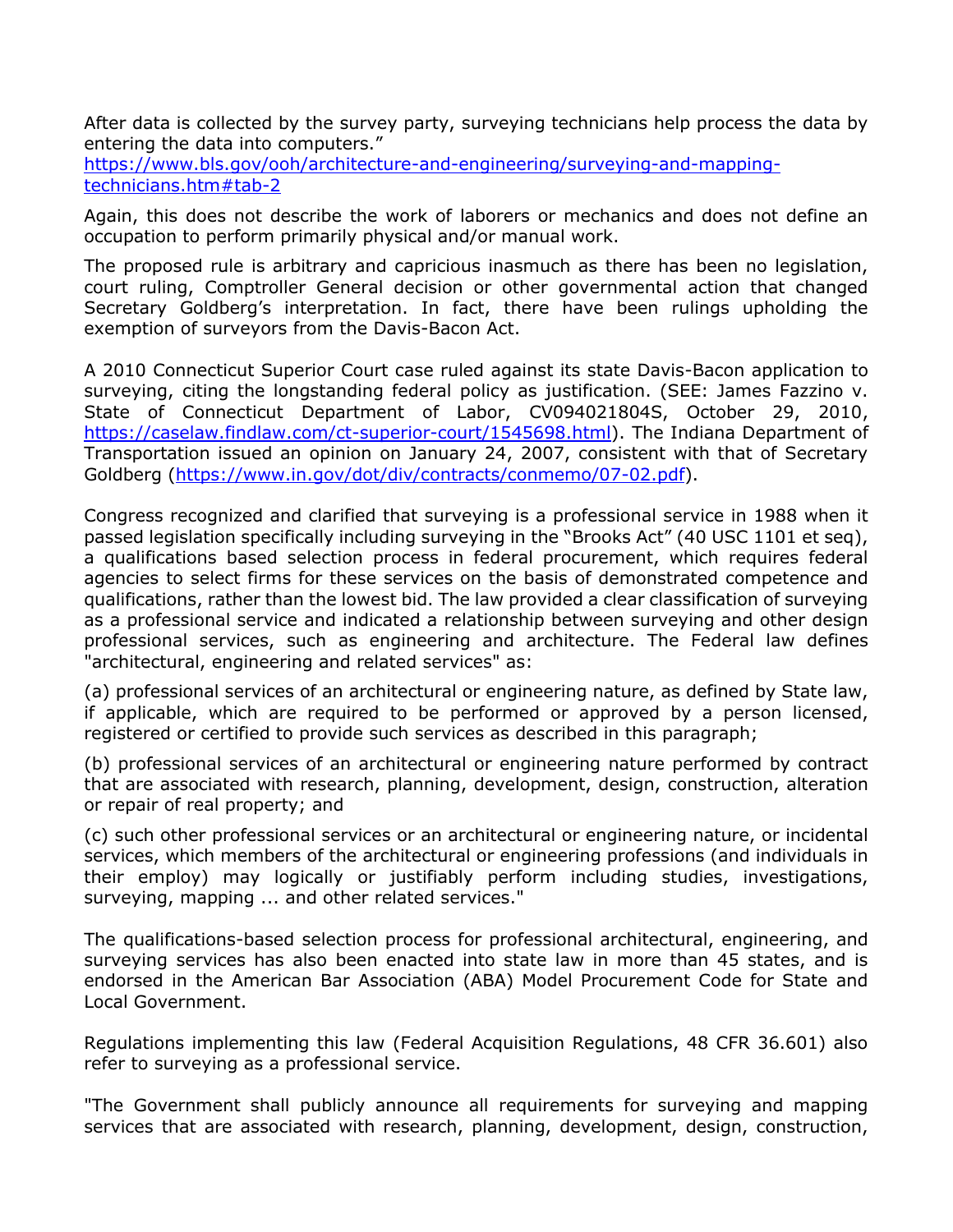alteration, or repair of real property and negotiate contracts for these services based on the demonstrated competence and qualifications of prospective contractors to perform the services required at fair and reasonable prices."

Prior to enacting this law, Congress ordered the Office of Federal Procurement Policy to study contracting in professional services and develop

"... a plan to increase opportunities to achieve full and open competition on the basis of qualifications, quality, and other factors in the procurement of professional, technical and managerial services." (SEE Public Law 98-369, section 2753). In its instructions to the agency, Congress ordered consultation "with experts in such fields as ... surveying and mapping and other professional services..." (SEE H. Rept. 98-861)

The report issued pursuant to this law included in its appendix a list of "professional services" to which its recommendations apply. That list included "Land Surveys, Cadastral Services, Photogrammetric Services". (SEE "Study of Professional Services Contracting", Report to the Congress, Office of Federal Procurement Policy, Office of Management and Budget, Executive Office of the President, 1985)

Congress recognized that the work of survey technicians as an integral part of professional surveying services. The relationship between the field work of survey technicians and professional services of an architectural, engineering, and surveying nature, was illustrated by Senator Jennings Randolph (D-WV) on the Senate floor during the 1972 debate on the legislation that became the original Brooks Act:

"Ask 10 A/E firms to bid on the design of a particular facility and many agencies will take the easy way out and select the low bidder. Under such circumstances, we may end up with a technically capable architect or engineer, but one who, for lack of experience or because of a desire to stay within his bid reduces the time spent on field surveys or in the preparation of detailed drawings, or in providing inspection services. As a result, the government may have saved itself a half of one percent to the cost of construction, operation, or maintenance." (SEE: 118 Cong. Rec. 36188)

All 50 states license individuals to engage in the professional practice of surveying. The state legislatures that enacted licensing laws, and the state licensing boards that implement these laws and administer the licenses, recognize the role survey technicians play in support of the work of licensed professional surveyors. All 50 state laws require a licensed professional surveyor to be in "responsible charge" of the work of technicians under the surveyor's ultimate supervision. This relationship is integral to the definition of the "Practice of Surveying or Land Surveying," as defined in the model law of the National Council of Examiners for Engineering and Surveying (NCEES), which defines that term:

"shall mean providing professional services such as consultation, investigation, testimony evaluation, expert technical testimony, planning, mapping, assembling, and interpreting reliable scientific measurements and information relative to the location, size, shape, or physical features of the earth, improvements on the earth, the space above the earth, or any part of the earth, and utilization and development of these facts and interpretation into an orderly survey map, plan, report, description, or project. The practice of surveying or land surveying includes, but is not limited to, any one or more of the following: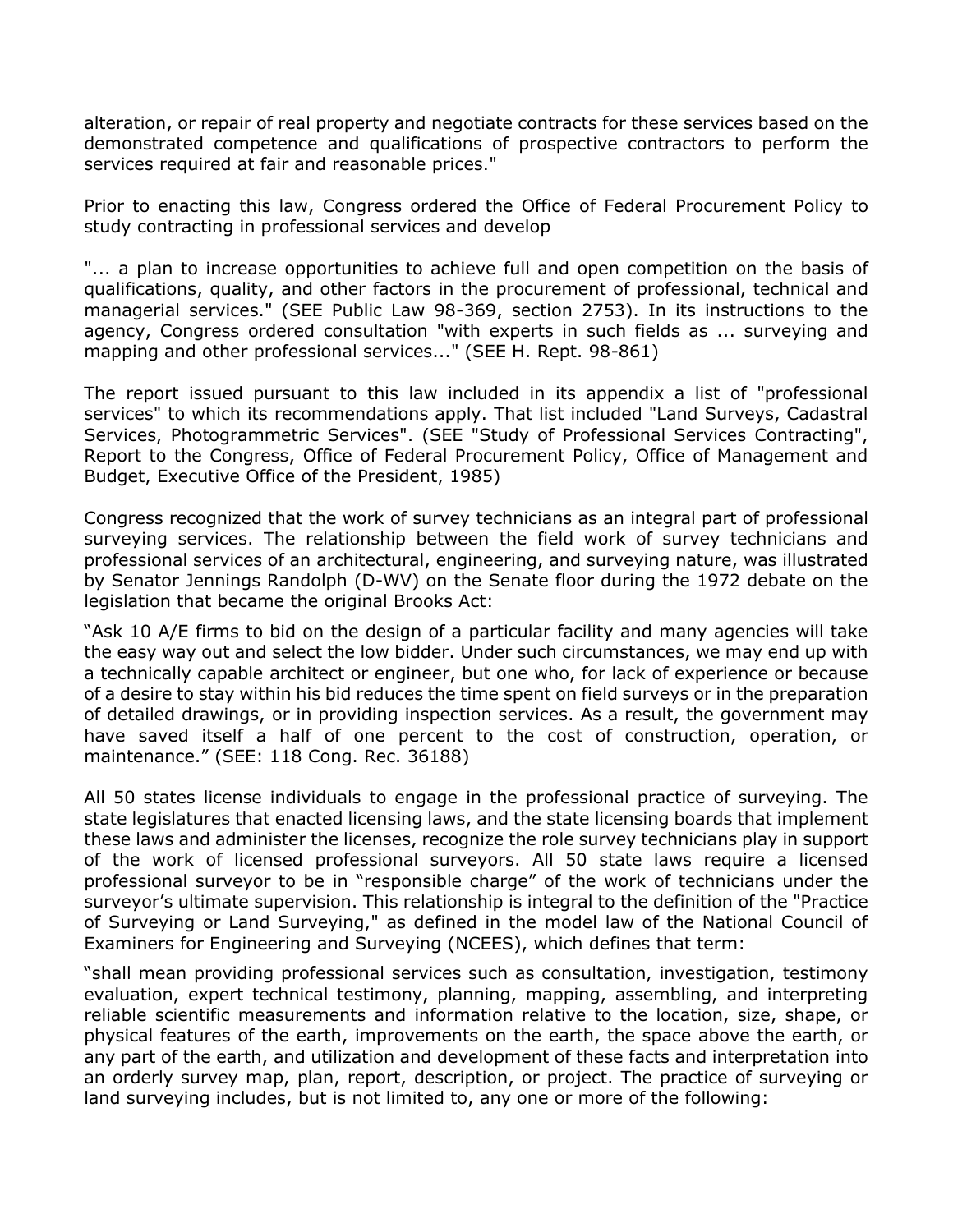(a) Determining the configuration or contour of the earth's surface or the position of fixed objects thereon by measuring lines and angles and applying the principles of mathematics or photogrammetry.

(b) Performing geodetic surveying which includes surveying for determination of the size and shape of the earth utilizing angular and linear measurements through spatially oriented spherical geometry.

(c) Determining, by the use of principles of surveying, the position for any survey control (non-boundary) monument or reference point; or setting, resetting, or replacing any such monument or reference point.

(d) Creating, preparing, or modifying electronic or computerized data, including land information systems, and geographic information systems, relative to the performance of the activities in the above described items (a) through (c).

(e) Locating, relocating, establishing, reestablishing, laying out, or retracing any property line or boundary of any tract of land or any road, right of way, easement, alignment, or elevation of any of the fixed works embraced within the practice of engineering.

(f) Making any survey for the subdivision of any tract of land.

(g) Determining, by the use of principles of land surveying, the position for any survey monument or reference point; or setting, resetting, or replacing any such monument or reference point.

(h) Creating, preparing, or modifying electronic or computerized data, including land information systems, and geographic information systems, relative to the performance of the activities in the above described items (e) through (g)."

This model law, which has been enacted in several states, demonstrates the work performed by technicians performing tasks in support of the licensed surveyor, and the fact that such activities are not those of laborers or mechanics and are not primarily physical and/or manual work.

The U.S. Army Corps of Engineers manages and administers the largest construction program in the federal government and is the single largest construction agency in the United States. It, too, recognizes surveying as a professional service, with important tasks carried out by technicians on survey crews in support of licensed professionals, which are intellectual and analytical in nature, and not primarily physical and/or manual work. (SEE EP 715-1-7, Appendix I:

https://www.publications.usace.army.mil/portals/76/publications/engineerpamphlets/ep\_ 715-1-7.pdf)

"USACE defines surveying, mapping or geospatial services as follows:

a. In USACE "surveying and mapping services" includes activities associated with measuring, locating and preparing maps, charts, or other graphical or digital presentations depicting natural and man-made physical features, phenomena, and legal boundaries of the earth, such as:

(1) Topographic Engineering Surveying, which includes acquisition of topographic oriented surveying and mapping data for design, construction, master planning, operations, as-built conditions, precise structure stability studies utilizing conventional and electronic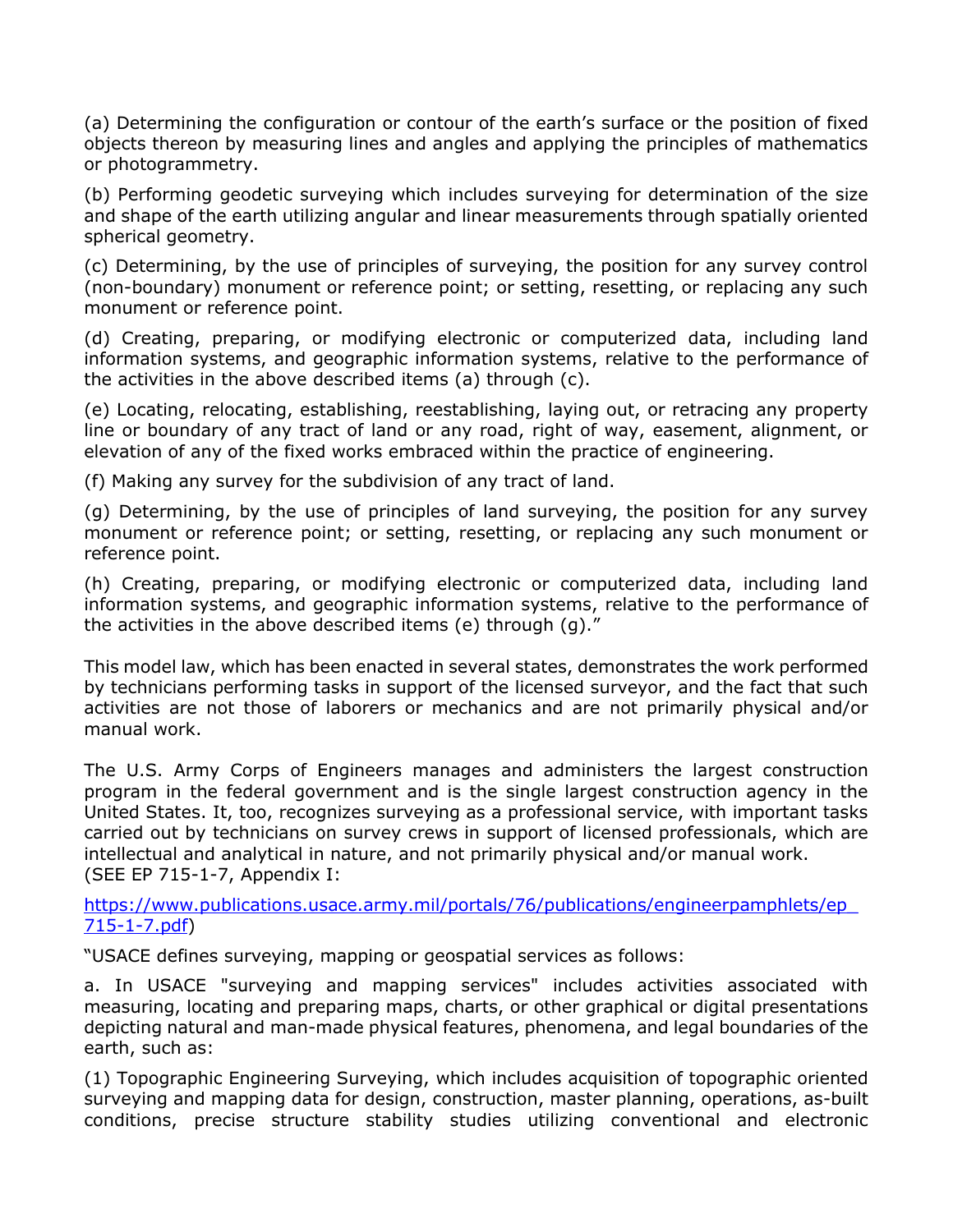instrumentation, photogrammetric, remote sensing, inertial, satellite, and other survey methods as applicable.

(2) Hydrographic Engineering Surveying, which includes acquisition of hydrographic oriented surveying and mapping data for design, construction, dredging, master planning, operations, and as-built conditions utilizing conventional and electronic instrumentation, and photogrammetric, remote sensing, inertial, satellite, side scan sonar, subbottom profiling, and other surveying methods as applicable.

(3) Land Surveying, which includes property and boundary surveys, monumentation, marking and posting, preparation of tract descriptions, etc., utilizing conventional, electronic instrumentation, photogrammetric, inertial, satellite, and other survey methods as applicable.

(4) Geodetic Surveying, which includes 1st, 2nd, and 3rd order horizontal and vertical control surveys, geodetic astronomy, gravity and magnetic surveys utilizing conventional, electronic instrumentation, photogrammetric, inertial, satellite, and other survey methods as applicable.

(5) Cartographic Surveying, which includes acquisition of topographic and hydrographic oriented surveying and mapping data for construction of maps, charts, and similar products for general use other than those for engineering, construction, and/boundary or geodetic purposes - utilizing conventional and electronic instrumentation, photogrammetric, inertial, satellite, and other survey methods as applicable.

(6) Mapping, charting, and related geospatial database development, which includes the design, compilation, digitizing, attributing, scribing, drafting, printing and dissemination of EP 715-1-7 29 Feb 12 I-2 printed or digital map, chart, and related geospatial database products associated with planning, engineering, operations, and related real estate activities utilizing photogrammetric, geographic information systems, and other manual and computer assisted methods as applicable.

(7) Technical Operations, such as aerial photography, are not considered surveying and mapping services unless they are an integral part of a broader-scoped contract that results in a surveying or mapping product.

b. The performance of surveying and mapping services will not be limited to registered or licensed architect-engineer firms, but will also include surveying and mapping professionals such as licensed surveyors, geodesists, and cartographers."

99% of surveying firms are small business. Expansion of Davis-Bacon to survey crews will result in a costly, enormously burdensome, and inefficient mandate. Small business surveying firms cannot afford multiple payrolls or payroll administrators to keep track of "market" compensation versus government-mandated "prevailing" rates from project to project.

Finally, the old adage "if it ain't broke, don't fix it" applies to this matter. There is no evidence that members of survey crews are paid substandard wages and no demonstrated need for including such workers in a "prevailing wage" law. Not only does the work of survey crews not fall in the category of primarily physical and/or manual work, but there is no economic justification for expanding the definition of laborer or mechanic in order to apply the Davis Bacon Act to members of survey crews. According to data from the Labor Department's Bureau of Labor Statistics (BLS), Survey Technicians earn more than Construction Helpers, the occupational category the Wage and Hour Division most